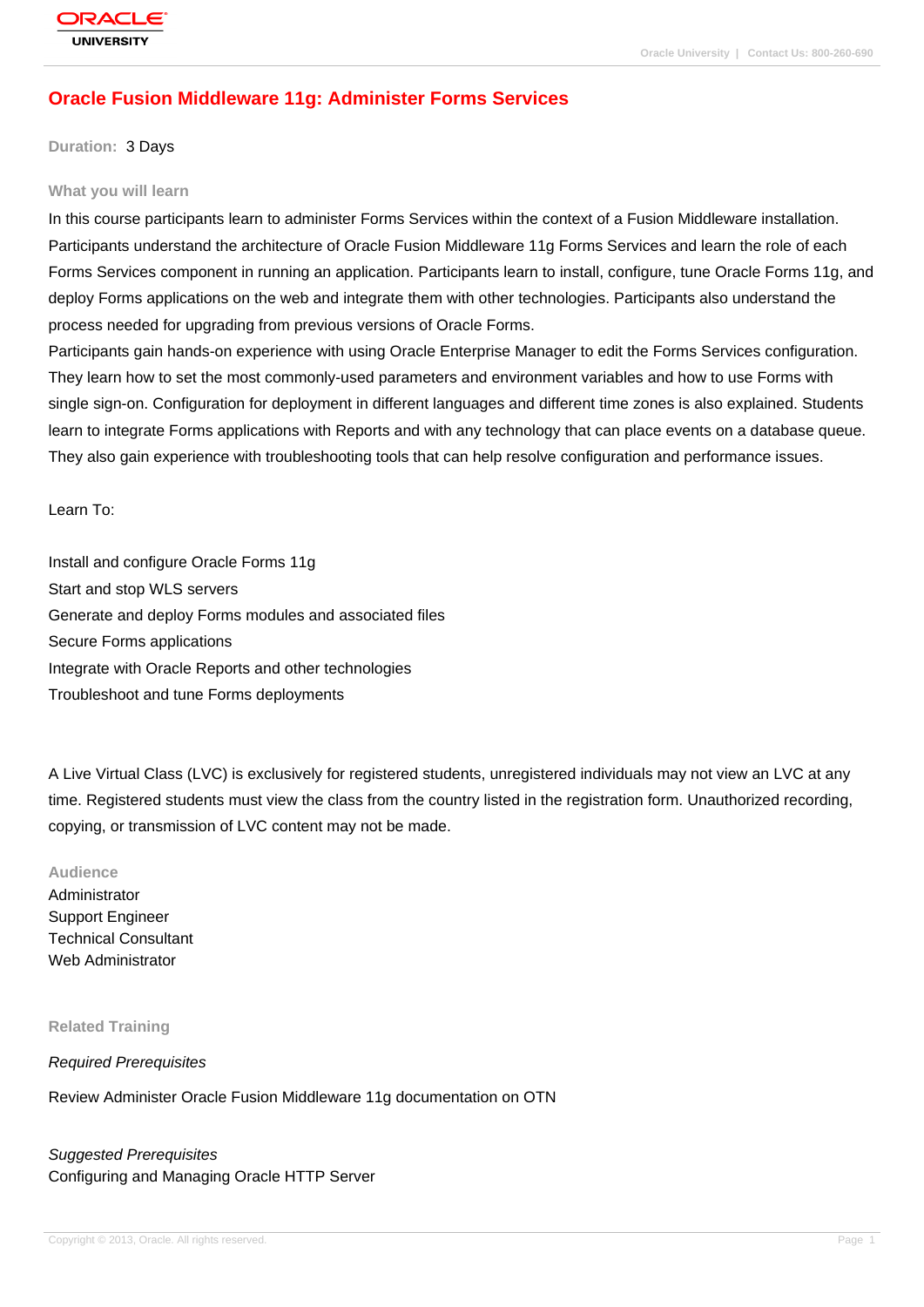#### Oracle WebLogic Server 11g: Administration Essentials

Oracle WebLogic Server 11g: Administration Essentials

#### **Course Objectives**

Describe the Oracle Fusion Middleware 11g Forms Services architecture

Install Oracle Fusion Middleware and Forms

Configure Forms Services

Configure the Forms client

Configure Forms Services for the use of WebUtil

Deploy Forms applications and their associated files

Manage applications that are deployed globally

Make Forms applications secure

Integrate Forms applications with other technologies

Manage Forms Services instances

Troubleshoot problems with running Forms applications

Improve performance of Forms applications

**Course Topics**

#### **Oracle Fusion Middleware and Oracle Forms Services Overview**

Oracle Fusion Middleware 11g Overview Starting and Stopping WebLogic Servers Components of Oracle Fusion Middleware 11g Forms Services Starting a Forms Application Installing WebLogic Server, Forms, and Reports Upgrading from Oracle Application Server 10g Upgrading from Oracle Forms 6i

### **Configuring the Middle Tier: The Forms Servlet**

Using Configuration Files Using Oracle Enterprise Manager Configuring the Forms Servlet Defining Application-Specific Configurations Configuring Run-time Pooling

### **Configuring the Middle Tier: Environment, UI, and Deployment**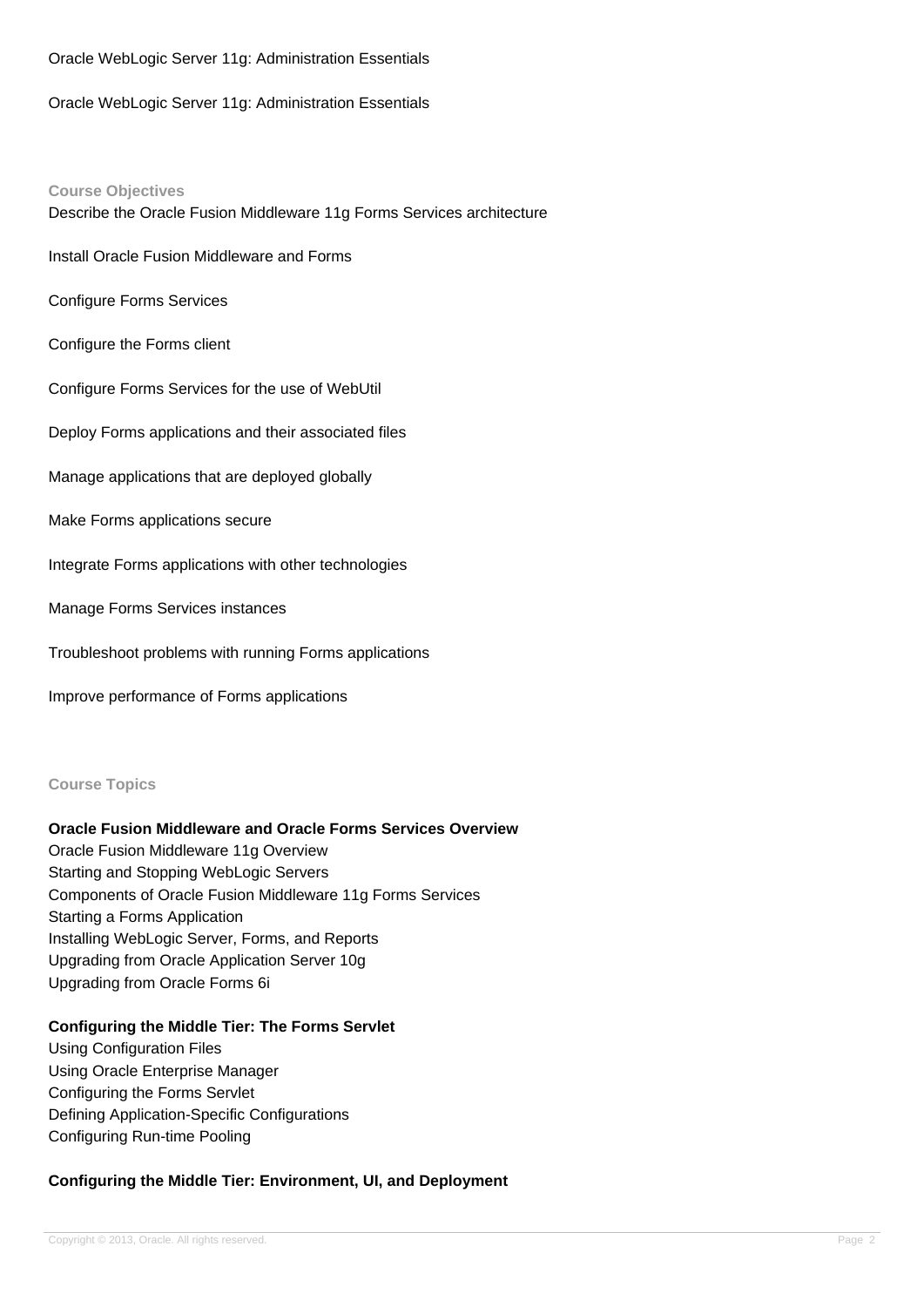Modifying the Run-time Environment Enabling Query-Where Functionality Defining Application-Specific Environments Managing the User Interface Appearance Font Mapping Key Mapping Creating Application-Specific Registry Files Generating and Deploying the Forms Application

## **Deploying Associated Files**

Files That Your Forms Applications May Need Deploying Associated Files for Access from the Middle Tier Deploying Associated Files for Download to the Client

## **Configuring the Client Tier**

Client Requirements The Java Run-time Environment (JRE) Supported Browsers Using the Sun Java Plug-In Displaying the Java Console Configuring WebUtil for Client Interaction

## **Deploying Applications Globally**

Detecting Browser Language Settings Deploying Language-Specific Applications Implementing Time Zone Support

### **Implementing Security for Forms Applications**

Implementing Single Sign-On (SSO) Restricting User Privileges on the Database Restricting Parameters in the URL Using HTTPS

## **Integrating Forms Applications with Other Technologies**

Integrating with External Events Integrating Reports Integrating JavaScript

# **Managing Forms Services Instances**

Managing Forms Services with Oracle Enterprise Manager Configuring JVM Pooling Enabling Reports Calls to Use the JVM Controller for Java Method Invocation Managing User Sessions Load Balancing Achieving Maximum Availability

## **Troubleshooting Deployed Applications**

Enabling testmode Creating a Stack Trace File Using Forms Trace to Record Information about Specific Events Using Oracle Diagnostic Logging (ODL) Detecting and Diagnosing Common Errors